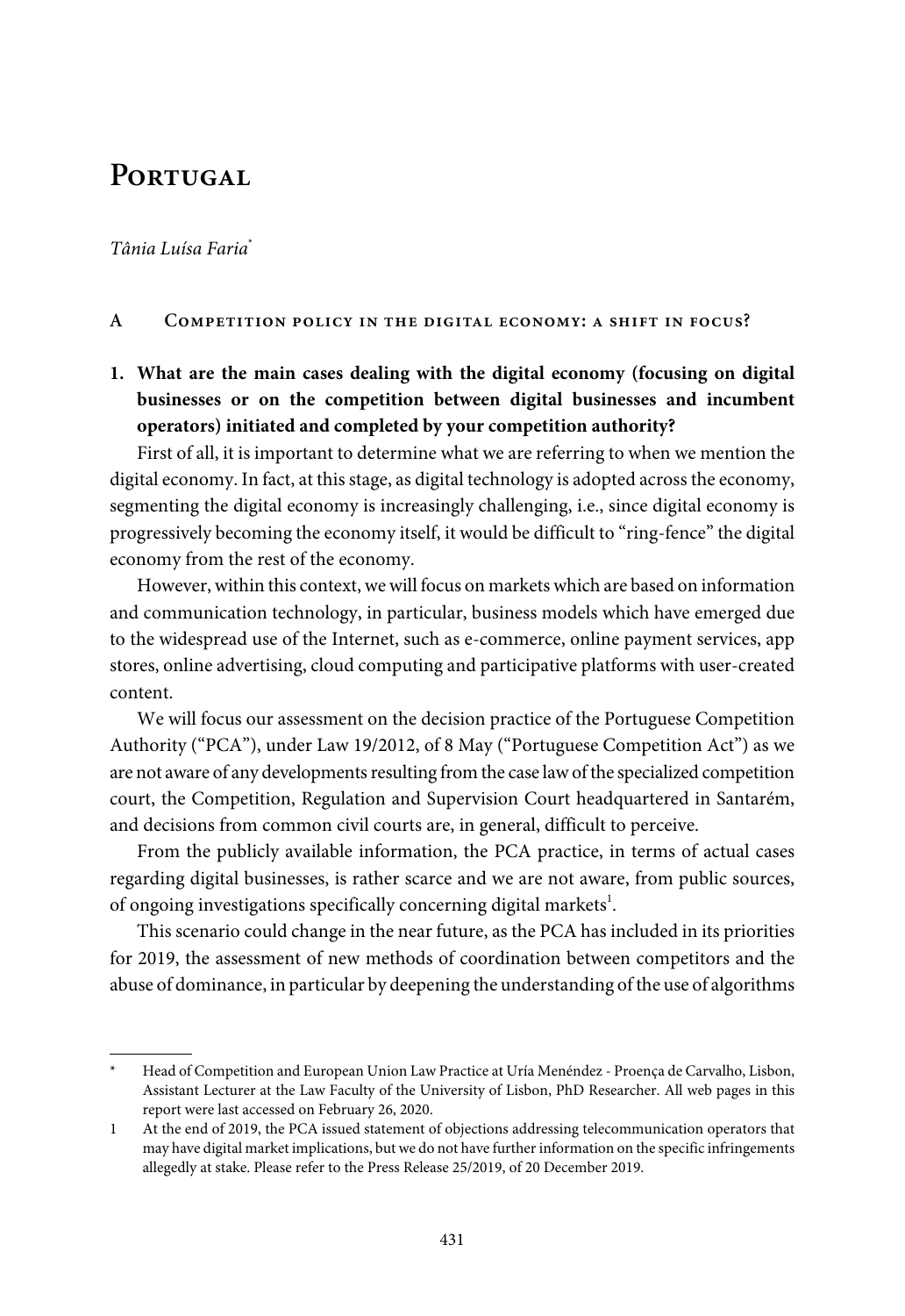or artificial intelligence by undertakings, which may facilitate anti-competitive practices. This document also stated that the PCA was going to-- pay particularly close attention to barriers created by legislation or by anti-competitive behaviour on the part of incumbents in sectors where innovation brings most benefit to consumers $^2.$  The PCA's priorities for 2020 continue to include big data, algorithms and digital ecosystem and this authority has announced the creation of an internal task force to tackle issues related to digital markets $^3.$ 

There were, however, some cases in the past, related to certain aspects of the digital economy that could be further developed in the future that we would like to referto at this stage, irrespective of further references in the sections below.

As regards investigations of restrictive practices, it worth mentioning the PCA's decision of 2013 concerning alleged vertical restraints related to online commerce<sup>4</sup>. In this case, Sera Portugal, a supplier of aquarium products, allegedly restricted the prices offered by its online retailers (resale price maintenance – "RPM"), according to a complaint submitted by one of its online distributors Pet4you.

Even though this complaint concerned prices pertaining to the online offer, the medium by which the price monitoring took place was more or less traditional, i.e., by means of emails sent by the supplier to the retailer recalling the "recommended prices", without the utilization of more advanced mechanisms based, for instance, on algorithms<sup>5</sup>. Nonetheless, it is relevant to point out that the increase in transparency brought about by online retail channels makes it easier for suppliers, sometimes with the assistance of other retailers, to detect deviations from the unlawful pricing requirements.

However, while providing favourable conditions for price alignment and monitoring, the transparency allowed by the presence of businesses on the Internet, besides increasing consumers' capacity to compare commercial conditions, also permits the competition authorities to gather evidence of restrictive commercial practices more easily, even when undertakings refuse to provide such damming information.

In fact, the transparency provided by the Internet was relevant for the PCA's investigation in the cases involving unlawful maintenance contracts in the automobile sector, where the PCA decided to proceed with the investigation after visiting the infringing companies' websites, as the disputed contracts were available online $\rm ^6$ .

<sup>2</sup> Competition Policy Prioritiesfor 2019, available at [http://www.concorrencia.pt/vEN/News\\_Events/Noticias/](www.concorrencia.pt/vEN/News_Events/Noticias/Documents/AdC%20Competition%20Policy%20Priorities%20for%202019.pdf) [Documents/AdC%20Competition%20Policy%20Priorities%20for%202019.pdf](www.concorrencia.pt/vEN/News_Events/Noticias/Documents/AdC%20Competition%20Policy%20Priorities%20for%202019.pdf).

<sup>3</sup> Competition Policy Prioritiesfor 2019, available at [http://www.concorrencia.pt/vPT/A\\_AdC/Instrumentos\\_](www.concorrencia.pt/vPT/A_AdC/Instrumentos_de_gestao/Prioridades/Documents/Ano%20de%202020.pdf) [de\\_gestao/Prioridades/Documents/Ano%20de%202020.pdf.](www.concorrencia.pt/vPT/A_AdC/Instrumentos_de_gestao/Prioridades/Documents/Ano%20de%202020.pdf)

<sup>4</sup> PRC/2019/12 – Sera GmbH e Sera Portugal – Unipessoal, Lda, of 21 March 2013.

<sup>5</sup> PRC/2019/12, para 31.

<sup>6</sup> PRC/2013/5 – Peugeot Portugal, of 30 December 2014, para 27.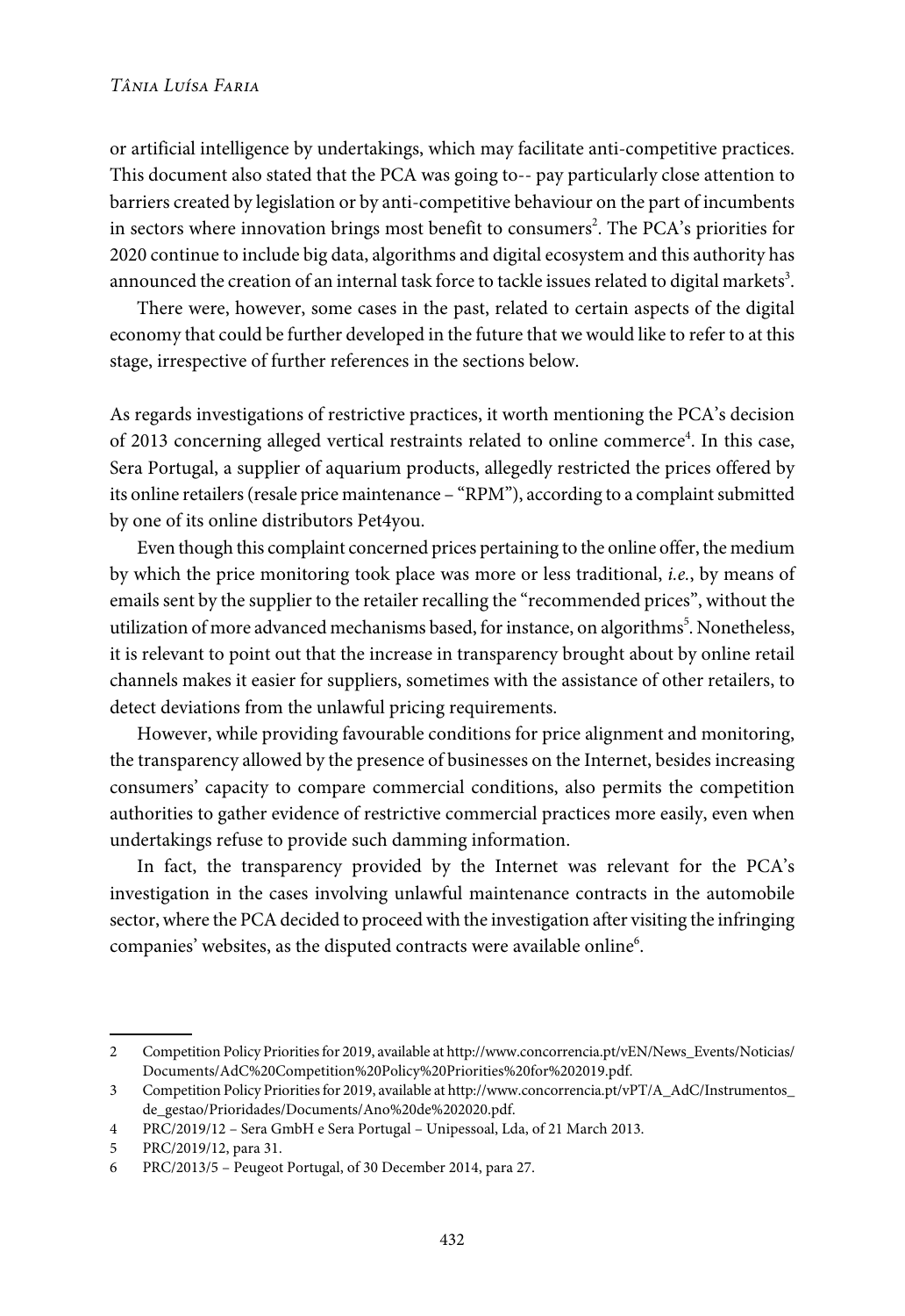In the case of merger control, the first case worth mentioning was the joint acquisition of Tradecom by the banking entities BES, CGD and by the telecom company PT in 2009. The target companywas active in the management of online commerce business-to-business ("B2B") platforms and electronic data interchange services ("EDI")<sup>7</sup>.

In this case, the PCA considered that B2B platforms were autonomous from traditional commerce, as well as from business to consumer (B2C) and consumer to consumer (C2C) platforms, as was the management of said platforms. In turn, the EDI market was characterized as a tool to disclose data, for instance, data related to order processing, invoices and payments, i.e., the technology used is apparently similar to electronic mail, but has a higher level of security.

These markets, in geographic terms, were defined as supra national, and potentially worldwide in scope, considering that these services were provided using the Internet, and therefore were accessible under similar conditions in different locations.

Subsequently, the attempt to merge the online marketplaces FixeAds and Custo Justo was also notified to the PCA, but this notification was withdrawn by the notifying party and, therefore, we cannot extract any relevant conclusions from this filing. However, as we will see below, the PCA often quotes this case as the first relevant case on mergers in digital markets $^\mathrm{s}$ . The same can be said of the withdrawal of the notification of the proposed acquisition of the media group Media Capital by the telecom operator Altice, thereby not allowing the potential analysis that could have been conducted, on Internet content streaming<sup>9</sup>.

More recently the Portuguese retailer Sonae and CTT, the Portuguese postal services provider, have notified the PCA of the creation of a joint venture for the exploitation of an online marketplace<sup>10</sup>. The notifying party submitted that there could be a marketplace market in general, or one which was segmented into B2C or B2B. Nonetheless, the market definition was left open by the PCA. Even though the assessment of the joint venture was not in-depth, due to the absence of competition concerns, there was a reference to the relevance of network effects for online marketplaces, considering that the number of users on one side of the market affects the value of the services for the users on the other side of the platform.

As the marketplace will also make advertising spaces available, the PCA has, moreover, defined an online advertising market within this case. Therefore, it has left further segmentation between "search" and "non-search" advertising as an open question.

<sup>7</sup> Ccent. 22/2009 ES TECH Ventures\*Caixa Web\*Portugal Telecom/ PT Prime Tradecom, of 23 July 2009.

<sup>8</sup> Ccent. 26/2015 – FixeAds/Custo Justo, of 08 June 2015.

<sup>9</sup> Ccent. 35/2017 – Altice/Media Capital, of 11 August 2018.

<sup>10</sup> Ccent. 27/2018 – Sonae\*CTT / Empresa Comum, of 19 July 2018.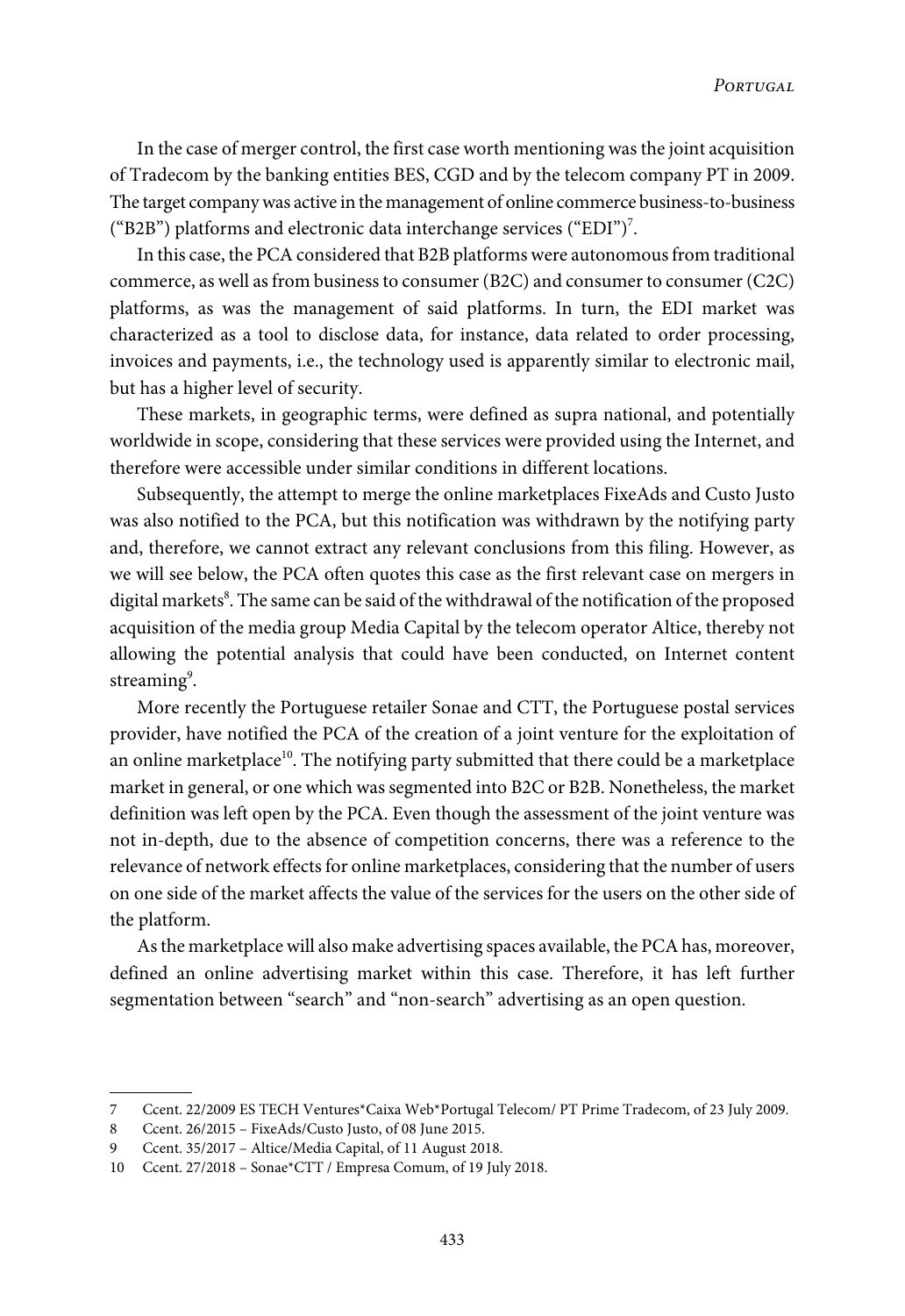## *Tânia Luísa Faria*

The geographic definition of the marketplace market was still considered national in scope, even though the exact market definition was left open, as the PCA highlighted that there is the possibility to offer different prices in view of the client's location and there are other relevant factors connected to national markets, namely linguistic factors and consumer preferences. Also, in terms of online advertising markets, the PCA has left the market definition open, but it considered that linguistic factors and consumer preferences may generate different advertising campaigns in view of the location of the Internet users.

In terms of competitive assessment, the PCA recognized as competitors of the new marketplace the generalist B2C platforms eBay, Aliexpress e Rakuten, and, in what concerns online advertising markets, large multinationals as Google e o Facebook were identified as the main players.

Moreover, the vertical aspects of this transaction were also mentioned, as marketplaces tend to expand to encompass payment and transportation services. In this case, CTT was present in both these activities, while Sonae was essentially a brick and mortar retailer entering into the digital environment.

More recently the PCA has assessed the acquisition of another online platform, this time relating to the provision of travel services in the Siris/Travelport concentration<sup>11</sup>. This platform (Travelport) connects travel service providers, such as airlines, cruise lines, hotels, rent a cars, among others, and travel services acquirers as travel agencies. As it is typical in these types of platforms, its services include price comparison, invoicing and payment tools, in a market that the EC has designated Global Distribution Systems ("GDS").

As regards geographic market definition, the PCA has followed the EC approach, without particular explanations, considering that that GDS supplier offer their services in the national market, while service providers that supply content to the platform operate in the EEA.

More recently, the assessment of the acquisition of the media Group Media Capital by Cofina, also active in the media sector, by the PCAalso included the assessment of markets related to online news contents and online advertising in Portugal, even though the majority of the investment is channelled to multinational platforms $^{12}$ .

In sum, the cases decided by the PCA, on restrictive practices and merger control cases primarily concerned ecommerce businesses and did not entail in-depth discussions on the potential special features of the digital markets.

## **2. Has your competition authority adapted its enforcement practicesin order to keep up with the pace of digital markets?**

<sup>11</sup> Ccent. 1/2019 – Siris/Travelport, of 07 February 2019.

<sup>12</sup> Ccent 47/2019 – Cofina / Media Capital, of 30.12.2019.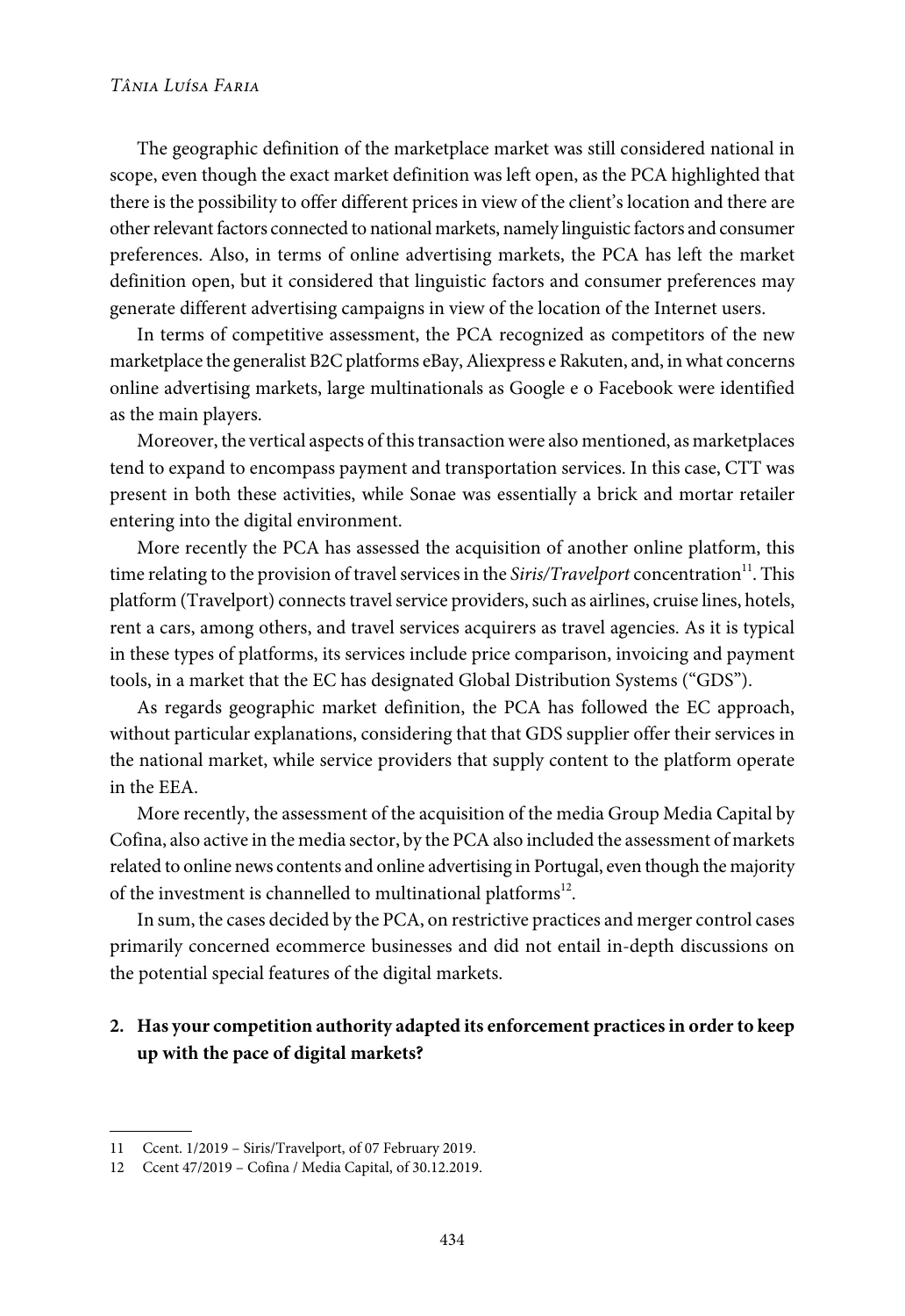Following the international trends, within the last three years, the PCA has published reports on digital markets.

Firstly, the PCA issued a "Report on Competition and Regulation of Public Passenger Transport Services by Car Hire" in order to respond to the emergence of transport services based on electronic platforms<sup>13</sup>.

In fact, the emergence of this business model seems to have exacerbated the implications for competition of a restrictive regulatory model fortaxiservices, based on a limited number of licences. Therefore, banning alternative transportation business models could deprive consumers of the benefits of technological innovation and of the competitive pressure that such services may exercise on traditional taxi services.

Within this context, the PCA recommended an overall regulatory review that, rather than extending current regulatory provisions to new entrants, would serve to add flexibility to the framework applicable to passenger transportation services. This would be needed, as the current rules applicable to traditional taxi service providers limit the PCA's ability to react to the competitive pressure brought by the new business models. According to this report, the regulatory review must comply with the principles of efficient regulation, in order not to risk aggravating or perpetuating the negative effects on market size.

These recommendations by the PCA had, apparently, some impact on the legislation allowing the new transportation platforms currently operating in Portugal, but the recommendation on the increase of flexibility of the taxi activity was not, up until now,  $implemented<sup>14</sup>.$ 

Furthermore, in 2018, the PCA published the final version of the Issues Paper  $\rm``Technological\ In novation$  and Competition in the Financial Sector in Portugal $\rm^{215}.$  In this report, the PCA reiterates the need to keep up with the challenges posed by innovation in the financial sector, in particular in terms of access to data by new operators, such as Fintech and InsurTech players.

The PCA started by highlighting that the use of technologies in the financial sector provides significant opportunities to intensify the competitive dynamics in the market "introducing competition in a market with high concentration levels and low contestability". It also noted that Portugal has allegedly been slower than other countries in adjusting to these market developments, as in the PCA's view, new FinTech and InsurTech firms face

<sup>13</sup> Press Release of 28 December 2016.

<sup>14</sup> Law 45/2018, of 10 August 2018 is the framework applicable to the individual transportation of passenger in uncharacterized vehicles using electronic platforms.

<sup>15</sup> Pressrelease 15/2018, of 03 December 2018. Thisreport wassubject to public consultation including inputs from regulators (the Bank of Portugal and the Portuguese Securities Market Commission – CMVM), associations (Portuguese FinTech and InsurTech Association – AFIP, Portuguese Banking Association – APB, Associação Portuguesa de Empresas de Distribuição - APED, and the Portuguese Consumer Protection Association – DECO) and market players (such as Easypay, Mastercard, Mutuall and SIBS).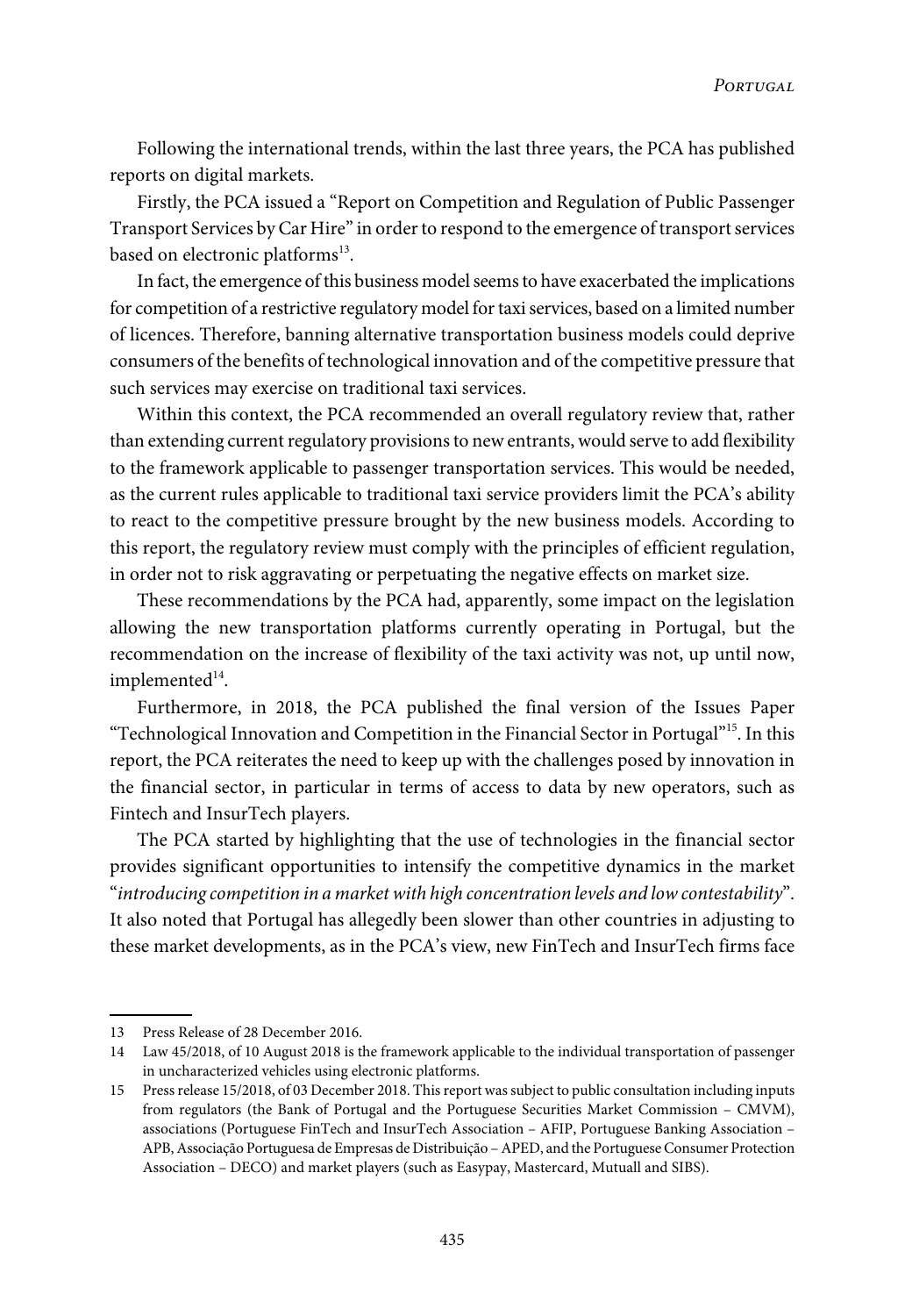barriers to entry and expansion in the market that limit their ability to provide services to consumers. The PCA emphasised the risk of market foreclosure by incumbent banks concerning data and the infrastructure needed to provide payment services.

The PCA's specifically refers to the harm deriving from the delay in the transposition of the 2015 EU Directive on payment services, Directive (EU) 2015/2366 ("PSD2"), subsequently transposed into the Portuguese jurisdiction by Decree Law 91/2018, of 18 November 2018, as one of the key points of the PSD2 is that new market players should be granted access to account data<sup>16</sup>.

The PCA further highlights that, in Portugal, new entrants face increased difficulties due to the specificities of the Portuguese payment system, considering that the SIBS group, controlled by the main Portuguese banks, is an important player in the retail payment system in Portugal, as it holds the nationwide ATM network (*Multibanco*) and manages the settlement and clearing platform – SICOI.

After this rather unfavourable diagnosis, the PCA puts forward recommendations emphasising how the intervention of the legislator and of the sectoral regulator may mitigate risks that essentially correspond to market foreclosure.

As the PSD2, along with the General Regulation on Data Protection ("GDPR"), Regulation (EU) 2016/679, determine the end of banks' exclusive access to account data, and strengthen the security of the services provided, as well as client information, the PCA highlights the need for full implementation of this access obligation by legislators and regulators.

Regarding the barriers emerging from consumer behaviour, the PCA considers that the State, as a consumer of goods and services, may play a key role in shaping demand while procuring financial services. Therefore, the PCA emphasised the importance of designing public tender procedures with technologically neutral specifications, promoting participation by new FinTech firms.

Also, since crowdfunding has emerged as an alternative and potentially less costly source for SMEs and consumers to obtain credit and raise capital, thereby widening the availability of funding for projects and activities in the Portuguese economy, the PCA underlines the relevance of the sectoral regulator in what concerns legal certainty to FinTech operators. In this sense it is important that the sector regulator provides information on the proposal for a EU Regulation on crowdfunding and lending services providers, as well as on how this legislation will interplay with the national legal framework.

The growing digitalisation of the financial sector has led to the rise of automated or semi-automated financial dealing and advice provided by FinTech firms, commonly referred to as robo-advisors. In the insurance sector, InsurTech firms have introduced

<sup>16</sup> As stated in the preamble of the transposition legal framework, the PCA was consulted for the preparation of the legislation.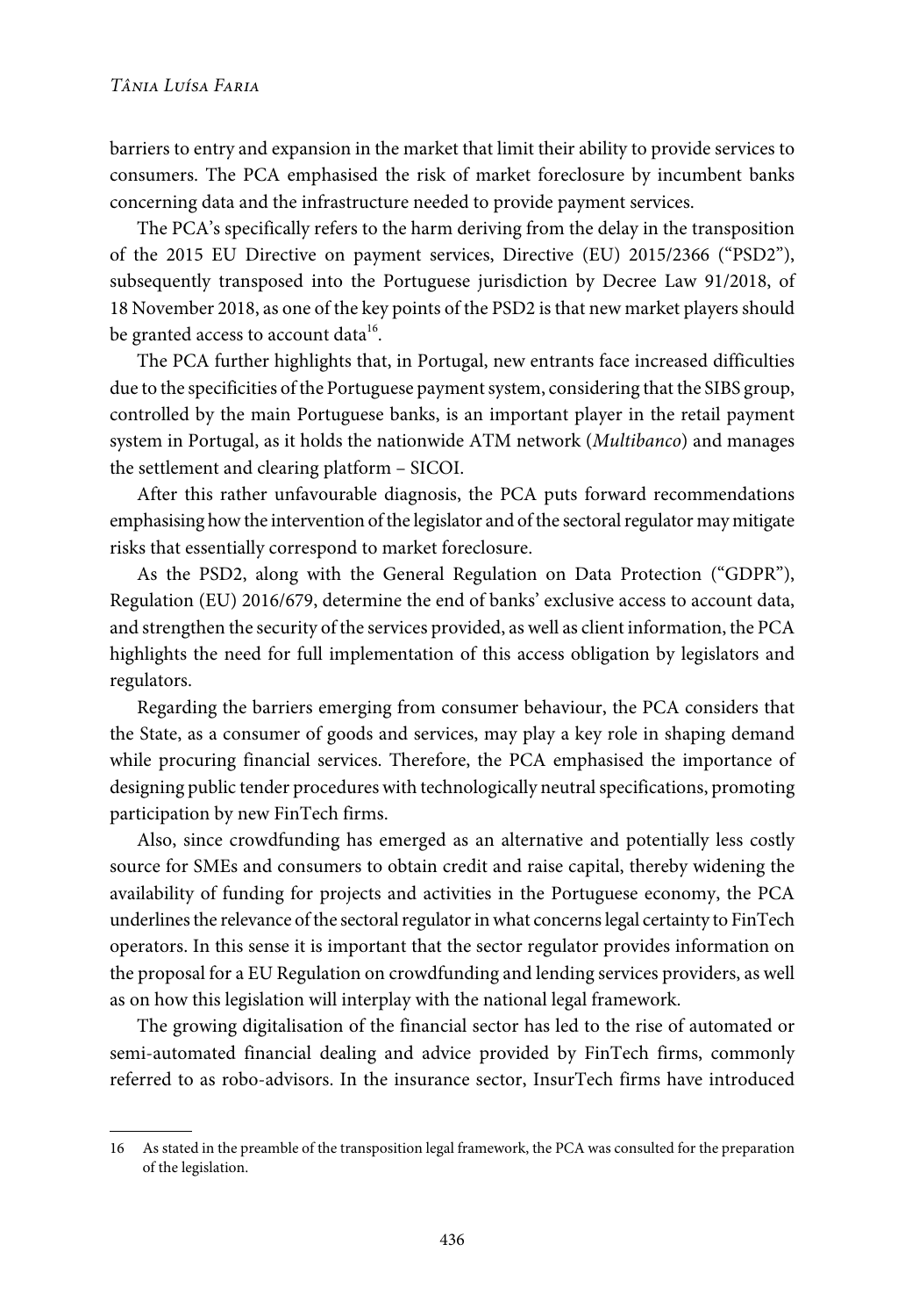customised services with new risk assessment solutions based on data and algorithms. At this stage, the PCA has not conducted an in-depth analysis into robo-advisors or InsurTech, even though it advocates for an efficient, proportional and non-discriminatory regulatory framework that would promote competition and protect the interests of consumers, together with effective monitoring of potential incumbent strategies aimed at undermining the entry of new market players.

The PCA has also recommended the creation of innovation hubsto allow FinTech and InsurTech start-ups to request information from the regulator more easily, and to obtain guidance as to how to enter the market and set up their business model in compliance with the existing regulations. The PCA also highlighted the relevance of a regulatory sandbox regime that allows FinTech and InsurTech firms to test innovative products, services and business models in the market, whilst safeguarding consumer interests and the integrity of the system. A sandbox implies eligibility criteria and a set of regulatory or authorisation exemptions that are applied for a limited period of time (similar to a testing phase). The regulator(s) that implement(s) the regulatory sandbox accept(s) applications by FinTech and InsurTech firms: either from start-ups or incumbents.

Finally, the PCA stated that it is fully available to cooperate with the legislator and sectoral regulator in the implementation of these alternatives, so that competition issues are accounted for, particularly with regard to preventing the risk of foreclosure.

In July 2019, the PCA published the "Issues Paper on Digital Ecosystems, Big Data and Algorithms", aiming to analyse, in a more comprehensive manner, the competition impact of the emergence of new business models based on multi-sided platforms<sup>17</sup>.

The PCA starts by presenting important statistics on the digitalisation of the economy in Portugal. According to thisreport, in 2019, Portugal apparently ranked 19th among the 28 EU Member Statesin terms of digital performance.Compared to the EU overall, Portugal was above average in the utilisation of digital public services and the integration of digital technologies in firms. It was below the EU average, however, in human capital and in Internet use.

Furthermore, according to the report, in 2018, 94% of the Portuguese residents with Internet access made at least one online purchase, considering a wide range of product categories. The report also evidences an increase in the number of online retail purchases.

<sup>17</sup> The PCA characterizes multi-sided platforms by the large volume and diversity of data they collect about their users (big data) and strong network effects (i.e., the effect that a user of a product/service has on the value of the product/service for other users). Platforms can be integrated in digital ecosystems that supply a wide range of products and services, many of which notrequiring a monetary payment. These ecosystems aim at capturing users and attention, so as to direct them to monetised markets of the ecosystem (e.g., online advertising). Available online at: [http://www.concorrencia.pt/vPT/Estudos\\_e\\_Publicacoes/Estudos\\_](www.concorrencia.pt/vPT/Estudos_e_Publicacoes/Estudos_Economicos/Outros/Documents/Digital%20Ecosystems,%20Big%20Data%20and%20Algorithms%20-%20Issues%20Paper.pdf) [Economicos/Outros/Documents/Digital%20Ecosystems,%20Big%20Data%20and%20Algorithms%20-%20](www.concorrencia.pt/vPT/Estudos_e_Publicacoes/Estudos_Economicos/Outros/Documents/Digital%20Ecosystems,%20Big%20Data%20and%20Algorithms%20-%20Issues%20Paper.pdf) [Issues%20Paper.pdf.](www.concorrencia.pt/vPT/Estudos_e_Publicacoes/Estudos_Economicos/Outros/Documents/Digital%20Ecosystems,%20Big%20Data%20and%20Algorithms%20-%20Issues%20Paper.pdf)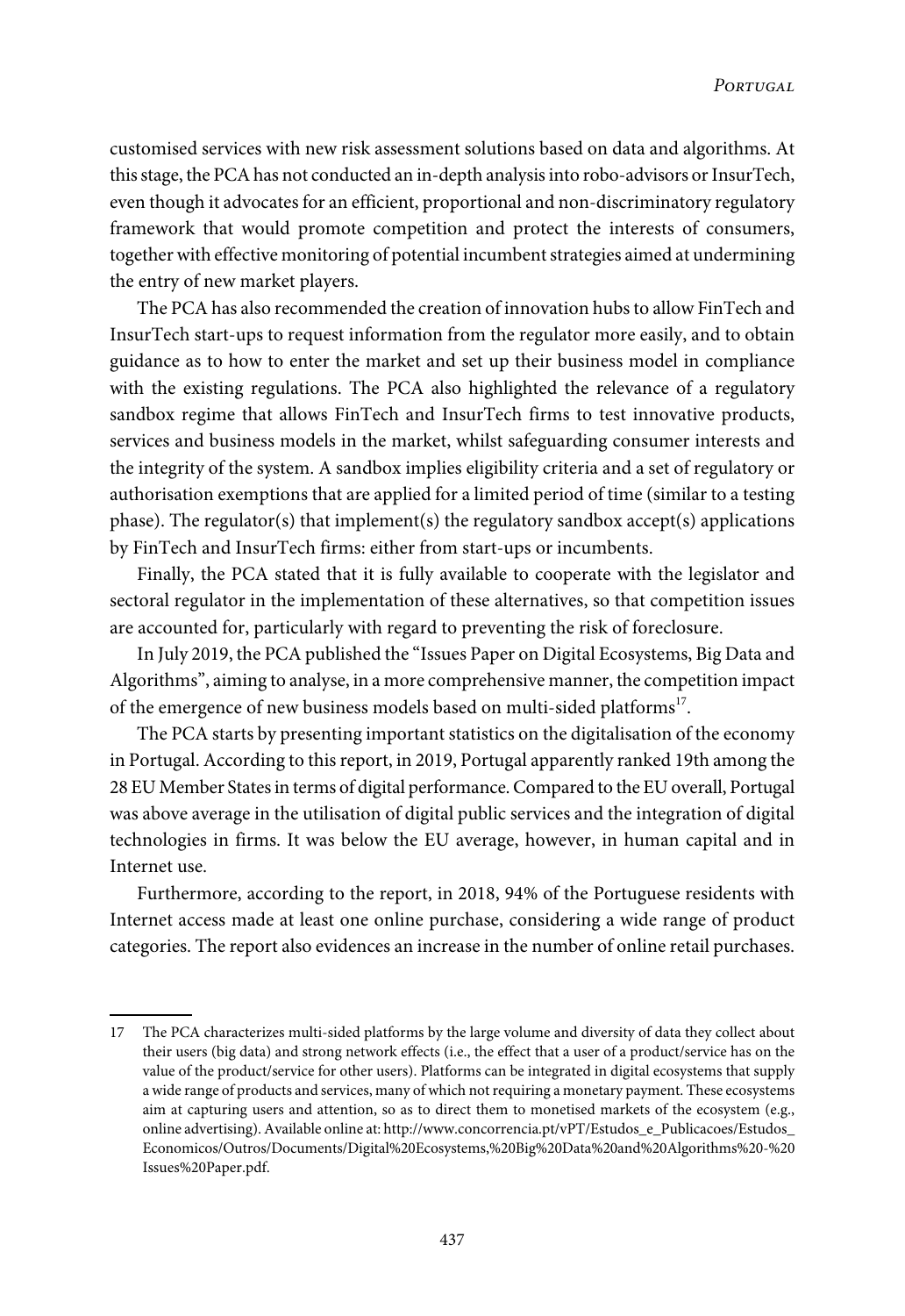Even though Portugal has one of the lowest percentage of individuals making online purchasesin the EU (i.e., 37%, belowthe EU average of 60%), the proportion of individuals between 16 and 74 years old,who used the Internet to acquire goods and services, increased almost fourfold since 2018; one of the largest increases in the EU. As regards the business sector, Portugal ranks as 11th in the EU in an indicator on the integration of digital technologies within firms, even though the firms with an online presence are mostly large firms.

Once again, the PCA's main concerns in this report regarded market foreclosure by incumbent platforms.

As regards merger control, the PCA addresses the issue of pre-emptive mergers which may aim at expanding/strengthening the digital ecosystem by incorporating products/services or discontinuing/limiting the introduction of new products (killer acquisitions). The PCA considers that one of the challenges for competition policy in the digital era is avoiding the risk that pre-emptive mergers escape competition authorities' merger control due to not meeting notification thresholds, namely when the turnover of the target firm is small.

Even though the PCA mentions the adequacy of introducing additional notification criteria linked to the value of the merger, as was the case in Germany and Austria, it does not present a critical view on that possibility, nor does it reflect on the convenience of the market share threshold set forth in the Portuguese Competition  $Act^{18}$ .

Apart from merger control, the PCA also calls the attention to the exclusionary strategies that incumbent platforms may adopt, for example, by restricting their rivals' access to the data they need in order to carry out their activities, even though they are legal and regulatory developments towards providing users with more control over their data, such as the abovementioned GRDP.

The PCA understands that exclusionary strategies in the digital area may take specific forms, namely based on the exploitation of users' behavioural biases, for example, through default options or the promotion of "salience effects" that divert consumers from certain products/services to others.

It also emphasized that big data has allowed the development of pricing, monitoring and ranking or recommendation algorithms. These may have positive effects through the reduction of transaction and search costs, and the promotion of product discovery and price comparison, but they may also facilitate reaching and sustaining explicit and tacit collusive equilibria in the market. Pricing algorithms may also enable personalised pricing

<sup>18</sup> For further development on the potential advantages of the alternative market share threshold see, Faria Tânia Luísa, 'Reviewing of Portuguese Competition Act: The Seven Year Itch', Revista de Concorrência e Regulação,, 2019, Vol. 39, p. 105.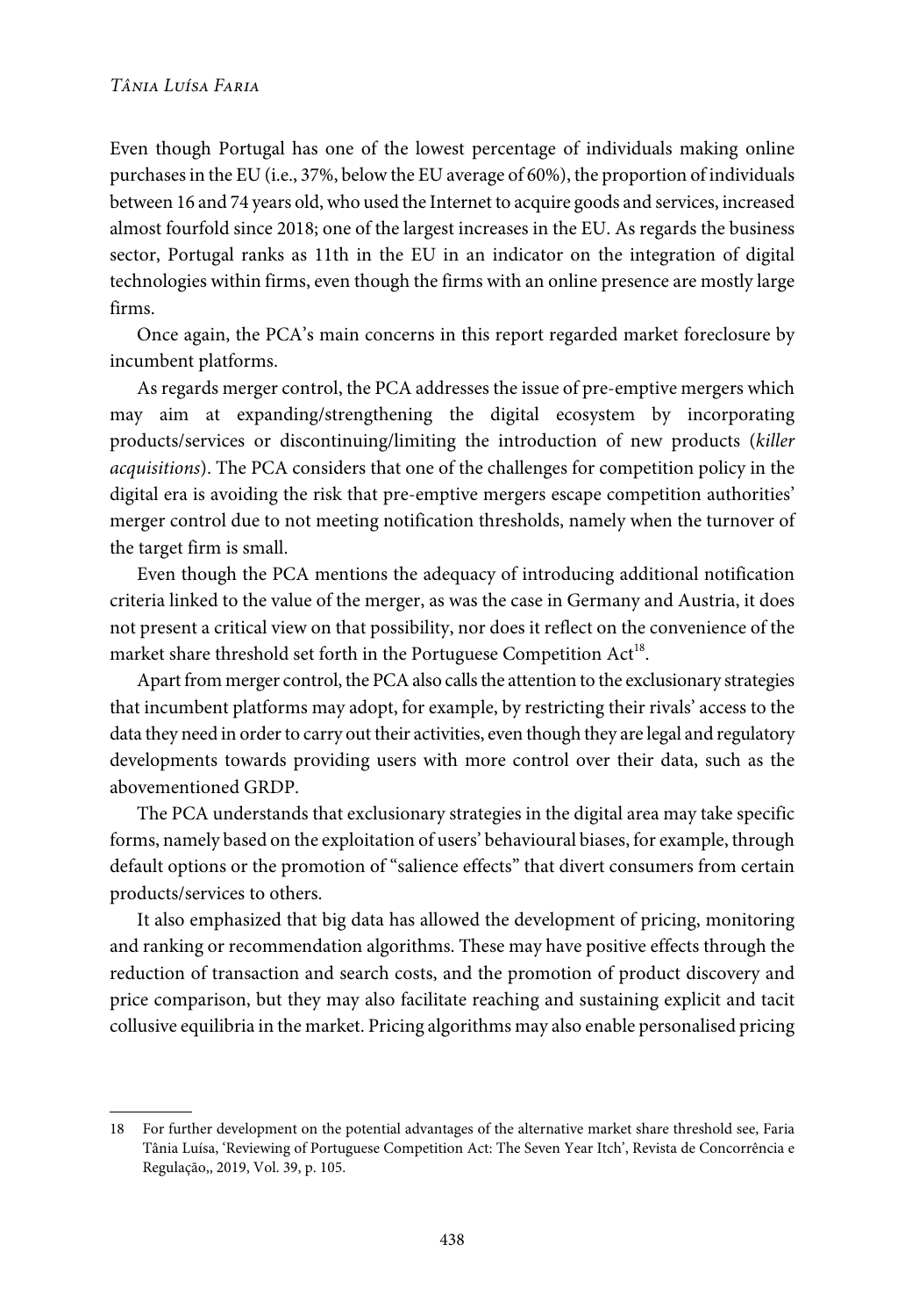strategies that, while potentially causing an output expansion, may also allow for an improved ability of firms to appropriate consumer surplus.

According to this report, algorithms used to monitor the online prices of competitors are already a widely used tool by firms in Portugal. In this sense, about 37% of a sample of firms active online in Portugal have reported using software to automatically track prices of competitors. These results are in line with those of the e-commerce sector inquiry of the European Commission ("EC")<sup>19</sup>.

Regarding specifically pricing algorithms, the AdC has not found evidence of a prevalent use of pricing algorithms (7.9%) amongst the sample of firms questioned. However, even if algorithms are not widely used at present, the analysis developed raises issues as to the impact that they may already have, in some market contexts and marketplaces, or may have in the future as they become more widespread.

Nonetheless, the relevance of algorithms is demonstrated by the barometer on online platforms, which shows that, for 75% of the respondents in Portugal, the order in which search results are displayed affects their consumption behaviour. This introduces the risk of creating bottlenecks in the market, which grant a competitive advantage to certain products at the expense of others. In particular, this ability allowsfirmsto leverage market power between products and services, especially if algorithms are used in ecosystems or by vertically integrated vertical platforms (e.g., marketplaces that also sell products).

The PCA warns that firms are responsible for the algorithms they use, and that the application of competition law, in Portugal, follows and incorporates the realities of the digital era and the use of these tools as a way to coordinate strategies in the market is not compatible with competition law.

In sum, these reports, especially the last two, follow the tendency of the reports on digital markets by other competition authorities, that are focused on the economics of these markets instead of the legal parameters. From these reports, it is also not clear that digital markets require new competition law related legal tools, but instead nuanced approaches to the traditional theories of harm, and the role of competition law and competition authorities is generally presented as a complement to regulatory intervention $^{20}.$ 

# **3. Is your domestic competition lawusing the consumerwelfare standard asitsspecific goal?**

In Portugal the competition law enforcers have increasingly relied on a consumer welfare standard, even though they still rely upon other standards typical of EU competition

<sup>19</sup> Finalreport on the E-commerce SectorInquiry, 10 May 2017, available at [https://ec.europa.eu/competition/](https://ec.europa.eu/competition/antitrust/sector_inquiry_final_report_en.pdf) [antitrust/sector\\_inquiry\\_final\\_report\\_en.pdf.](https://ec.europa.eu/competition/antitrust/sector_inquiry_final_report_en.pdf)

<sup>20</sup> In what concerns the vague nature of these reports see Tânia Luísa Faria, Relatórios Minoritários, Jornal Económico, 2019, available at: <https://staging.jornaleconomico.pt/noticias/relatorios-minoritarios-472017>.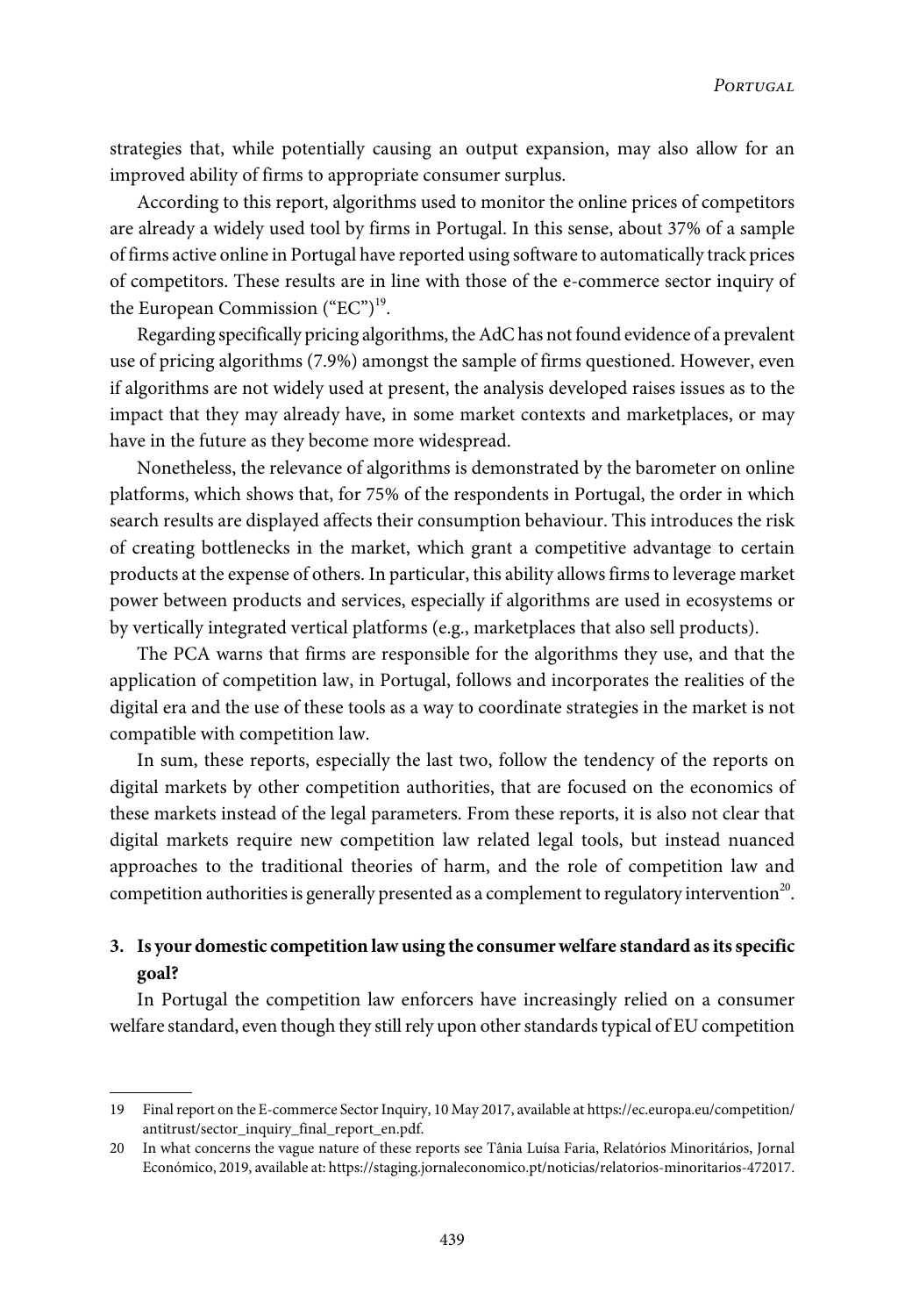law, such as the protection of economic freedom, of competition in itself, the protection of the market as such and, in particular, the protection of the common market.

In the Sera case, mentioned above, the PCA understood that the RPM practices in the online channel eliminated or reduced competition, harming final consumers, who are limited in their options and cannot benefit from products at reduced prices<sup>21</sup>. Further along in this decision, the PCA focused on the idea that this alleged competition infringement corresponded to the restriction to the "freedom of the resellers and retailers" in establishing their prices $^{22}$ .

In the abovementioned Issues Paper "Technological Innovation and Competition in the Financial Sector in Portugal", the PCA stated that it considers it important to promote competition in the retail payment services market in Portugal "for the benefit of efficiency and consumer welfare", even though we cannot fully understand how the efficiency criterion is distinguished from consumer welfare, and what does consumer welfare mean precisely.<sup>23</sup>

In turn, in the "Issues Paper on Digital Ecosystems, Big Data and Algorithms" when referring to pre-emptive mergers, the PCA considered that these discontinue or limit the scope of ongoing innovation projects or the introduction of innovative products in the market "*at the expense of consumer welfare*"<sup>24</sup>. Furthermore, when addressing the use of algorithms, the PCA stated that these may affect the market outcome **"**for example, in terms of welfare distribution, if firms have an increased ability to appropriate consumer s*urplus*"<sup>25</sup>. Consequently, the focus seems to be clearly on the consumer welfare as consumer surplus, which is not necessarily coherent with the relevance of innovation and qualitative factors in digital markets.

## **B Market definition and market power**

## **4. How does your competition authority define the market with regard to digital economy players?**

The PCA did not, so far, have the opportunity to thoroughly define relevant markets specifically related to digital markets.

In the Sera case mentioned above, related to RPM on online sales, the PCA entailed a market definition in rather "traditional terms". As regards the product market definition, it used a demand substitutability criterion and the relevant product market was defined as the overall market for aquarium productions, not distinguishing the offline and the

<sup>21</sup> Press release 15/2018, of 03 December 2018, para 342.

<sup>22</sup> Ibid., para 441.

<sup>23</sup> Ibid., para. 25.

<sup>24</sup> See Issues Paper on Digital Ecosystems, Big Data and Algorithms, n 18, para 159.

<sup>25</sup> Ibid., para 180.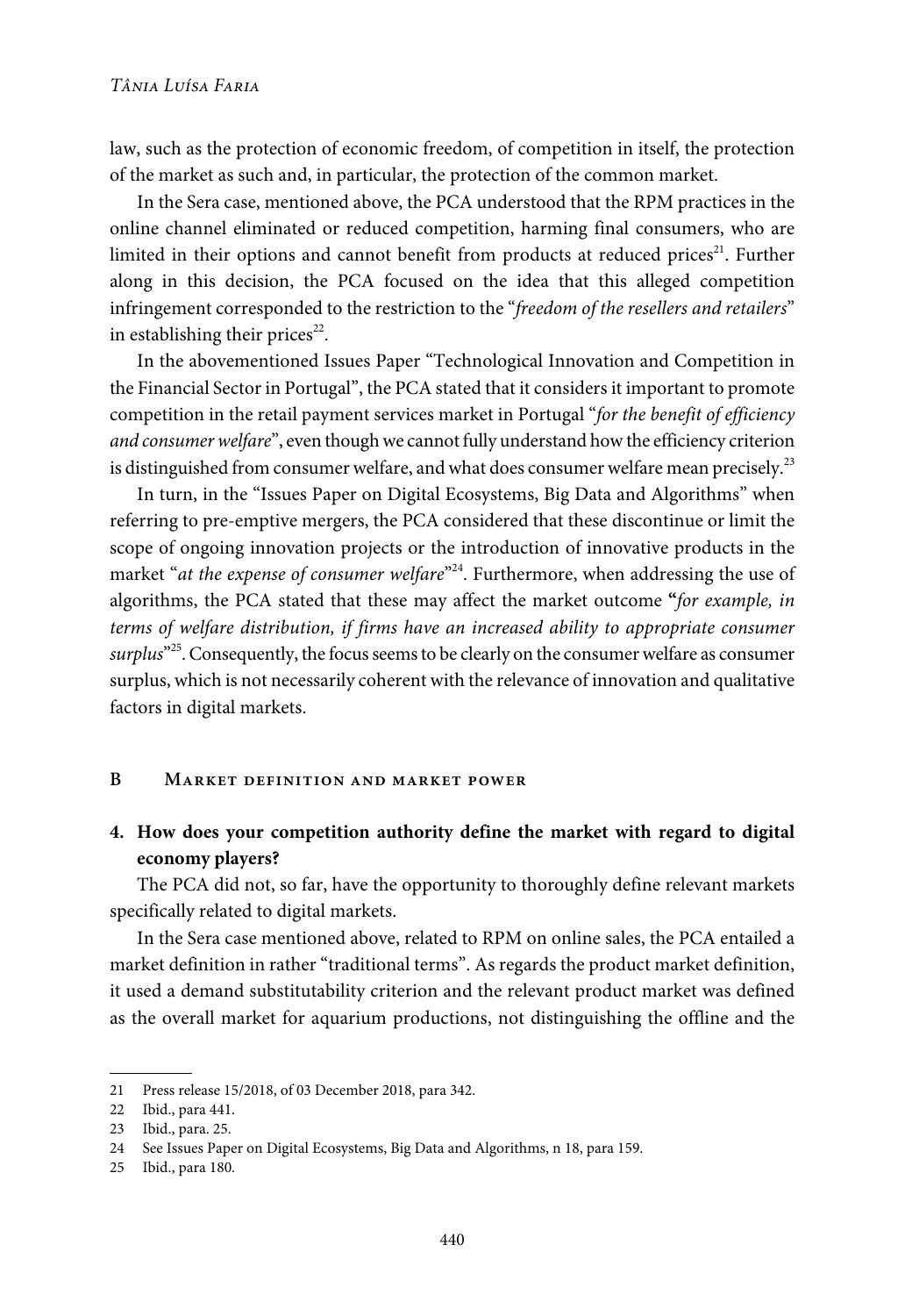online channel. The geographic market definition was defined as national in scope, considering that the distribution agreements are directed to the Portuguese market, where these products have the same legal and tax regime.

Within merger control proceedings, as previously stated, there were some attempts to define marketplaces and e-commerce markets, even though the market definitions were, in general left open. For instance, the PCA tried to define an online advertising market, but left scope for a possible distinction between search and non-search advertising. Also, in general the PCA has followed the EC approach, as in the case of the GDI market in the Siris/Travelport concentration.

The PCA's Horizontal Merger Guidelines of 2013, namely within the discussion of the specificities of multisided markets, outline the general principles that govern the analysis undertaken by the AdC in that context<sup>26</sup>. In this document the PCA highlights that the implementation of the SSNIP (Small but Significant Non-transitory Increase in Price) test is complex for platforms that supply services to two different groups of clients, generating indirect effects on the other side of the platform and different degrees of market power $^{27}\!$ .

In these cases the potential limitations in terms of structural indicators can, according to these guidelines, reduce the importance of the delimitation of relevant markets in the assessment of concentration in these markets. in the PCA's view, as included in this document, the focus should be placed on the analysis of the effects of the concentration, integrating the indirect effects of the platform and considering its implications in terms of market power.

More recently, the abovementioned PCA report on Digital ecosystems, Big Data and Algorithms also addressed this issue, highlighting that the definition of relevant markets for multi-sided platforms presents some challenges, as network effects should be taken into account to better frame the competitive environment in which firms interact<sup>28</sup>.

In this regard, it hints at the potential inadequacy of the quantitative implementation of the SSNIP test, as it may require additional information to estimate cross-elasticities of demand for the different sides of the platform and each side may have a different demand-side substitutability (i.e., for instance, social networks and search engines may be substitutable for advertisers but not for consumers).

Furthermore, the possibility of setting multiple prices, given the multi-sidedness of the market, poses additional challenges regarding the exact application of the SSNIP test, as the possibility of non-monetary transactions, as well as zero-pricing strategies, may also

<sup>26</sup> Linhas de Orientação para a Análise Económica de Operações de Concentração, disponíveis em [http://](www.concorrencia.pt/vPT/Noticias_Eventos/ConsultasPublicas/Documents/Linhas%20de%20Orienta%C3%A7%C3%A3o%20para%20a%20An%C3%A1lise%20Econ%C3%B3mica%20de%20Opera%C3%A7%C3%B5es%20de%20Concentra%C3%A7%C3%A3o%20Horizontais.pdf) [www.concorrencia.pt/vPT/Noticias\\_Eventos/ConsultasPublicas/Documents/Linhas%20de%20Orienta%C3](www.concorrencia.pt/vPT/Noticias_Eventos/ConsultasPublicas/Documents/Linhas%20de%20Orienta%C3%A7%C3%A3o%20para%20a%20An%C3%A1lise%20Econ%C3%B3mica%20de%20Opera%C3%A7%C3%B5es%20de%20Concentra%C3%A7%C3%A3o%20Horizontais.pdf) [%A7%C3%A3o%20para%20a%20An%C3%A1lise%20Econ%C3%B3mica%20de%20Opera%C3%A7%C3](www.concorrencia.pt/vPT/Noticias_Eventos/ConsultasPublicas/Documents/Linhas%20de%20Orienta%C3%A7%C3%A3o%20para%20a%20An%C3%A1lise%20Econ%C3%B3mica%20de%20Opera%C3%A7%C3%B5es%20de%20Concentra%C3%A7%C3%A3o%20Horizontais.pdf) [%B5es%20de%20Concentra%C3%A7%C3%A3o%20Horizontais.pdf](www.concorrencia.pt/vPT/Noticias_Eventos/ConsultasPublicas/Documents/Linhas%20de%20Orienta%C3%A7%C3%A3o%20para%20a%20An%C3%A1lise%20Econ%C3%B3mica%20de%20Opera%C3%A7%C3%B5es%20de%20Concentra%C3%A7%C3%A3o%20Horizontais.pdf).

<sup>27</sup> Ibid., para 1.6.15 and following.

<sup>28</sup> See Issues Paper on Digital Ecosystems, Big Data and Algorithms, n 18, paras 65 to 67.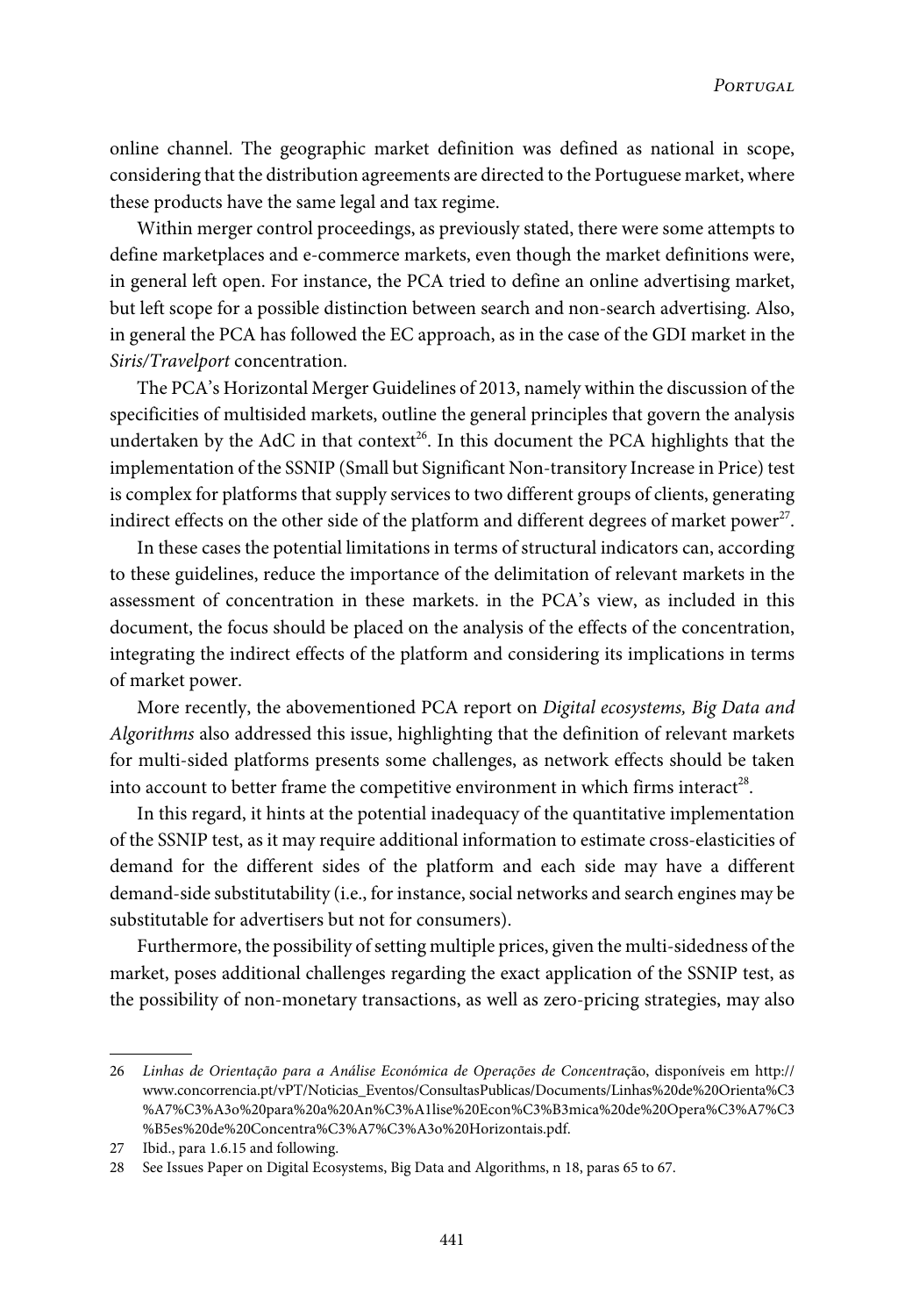weaken the adequacy of market definition tools focused on price (since in these cases the compensation may correspond, for example, to data transfers or users' attention that is monetised by the platform in other business/services).

Within this context the PCA seems to follow the OECD approach, admitting that within the context of non-price competition other Hypothetical Monopolist Tests(HMT) may be used, such as the SSNDQ test (Small but Significant Non-transitory Decrease in Quality), which defines relevant markets by focusing on quality instead of price $^{29}$ .

However, it recognizes that the implementation of tests focused on quality have their own difficulties, as it is complex measuring the quality of a product. In any case, the PCA seems to argue that despite these limitations, the SSNDQ test could provide competition authorities with a conceptual framework for defining relevant markets.

The PCA invokes the EC approach on Google/DoubleClick or Facebook/Whatsapp mergers stating that it may be more advisable to resort to a more qualitative approach in market definition, based on the viewpoints of stakeholders and focused on how the different groups of users on the platform interact (e.g., sellers, consumers or advertisers) $^{\rm 30}.$ 

Consequently, the PCA has not adopted, so far, market definitions based on different criteria for digital markets, but it has hinted at the possible need for some adjustments, quoting the EC Google and Facebook decisions as good examples of a more qualitative approach.

## **5. How is market power established in the practice of your competition authority in cases relating to digital economy players?**

Market shares are typically considered relevant by the PCA in order to establish the existence of market power.

In terms of merger control, the Guidelines on Horizontal Mergers recognize that market shares reflect the relative positioning of the undertakings in the market and are an "auxiliary" element in the assessment of market power and on determining the existence of competition pressure. Even though the PCA's Guidelines considerthat the relationship between a high market share and market power is not unequivocal, the market share is the starting point to assess market power, in particular in the case of homogenous products<sup>31</sup>. The Guidelines emphasized that the innovation and technological evolution have important implications for market shares, as historic market shares in a technology that has become obsolete are not particularly relevant, while potential competitors are preparing more advanced products or services<sup>32</sup>.

<sup>29</sup> Ibid., para 70.

<sup>30</sup> Commission Decision of 11 March inCase No.COMP/M.4731 - Google/DoubleClick;Commission Decision of 3 October 2014 in Case No COMP/M.7217 – Facebook/Whatsapp.

<sup>31</sup> Para 2.2.8 and following.

<sup>32</sup> Para 2.2.20.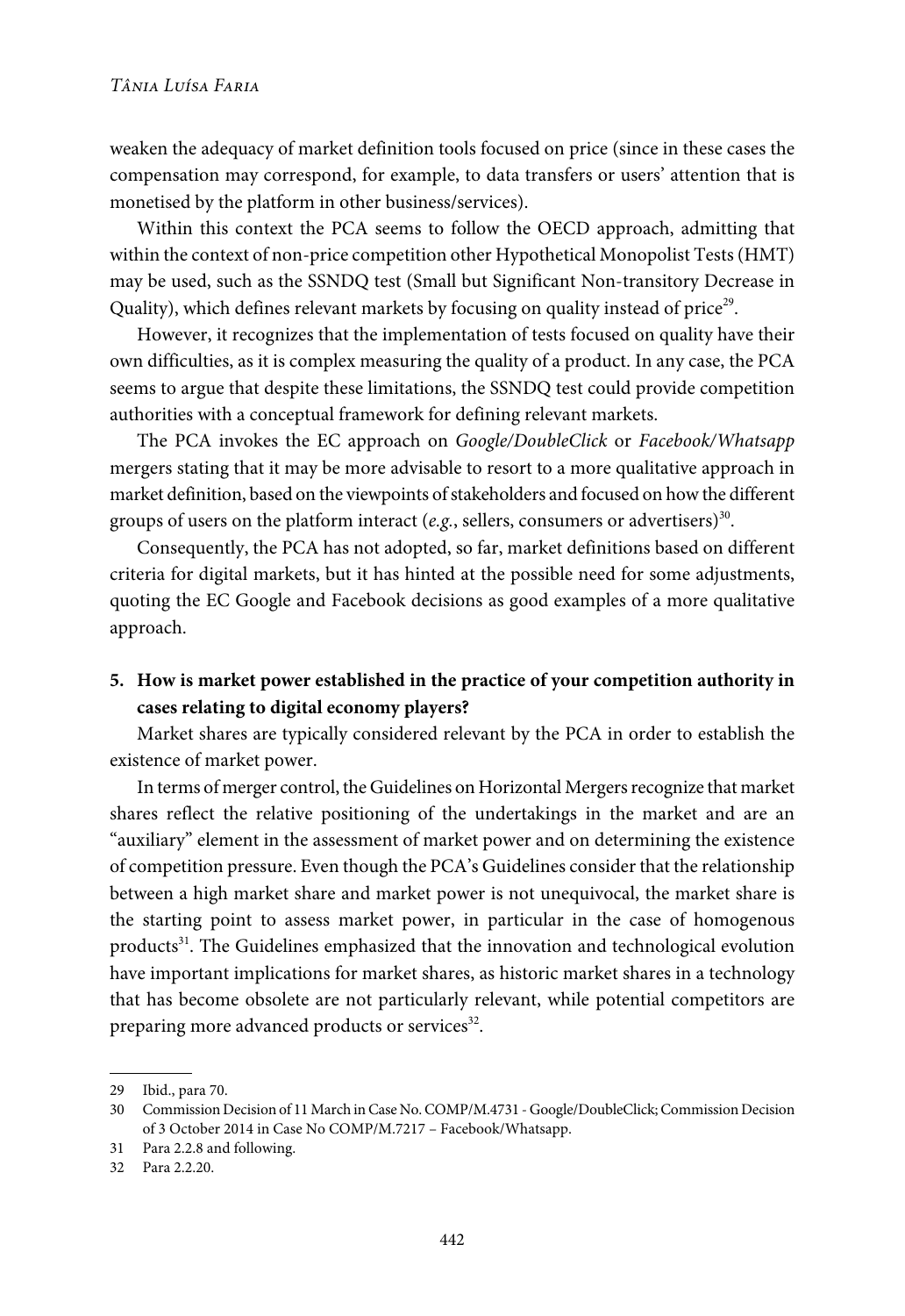In the merger control cases related to digital markets mentioned in our reply to question 1, the assessment was rather swift, precisely because the market shares at stake were limited, in markets that were, in some cases, wider than the national market. According to the public information made available by the PCA, in the 2015 case FixeAds/Custo Justo – even though the proceedings weres terminated after the withdrawal of the merger by the undertakings – apparently the PCA raised concerns based, not only on the high market shares of these platforms, but also on the strong demand-side substitutability of the services provided and in the presence of cross-side network effects<sup>33</sup>.

As mentioned, to date we have not had abuse of a dominant position cases related to digital markets. However, traditionally, the market shares are relevant for determining the existence of a dominant position. For instance, in the decision related to the alleged abuse of a dominant position by CTT, the Portuguese postal service, the existence of a qualified form of market power, corresponding to a dominant position, was established based on an alleged market share of 90% in the retail market for traditional mail, express mail and packages<sup>34</sup>.

The PCA's 2019 report on Digital ecosystems, Big Data and Algorithms highlights, even though inconclusively, that the existence of cross-side network effectsintroduces additional difficulties when assessing the market power of a multi-sided platform. According to this report, market shares and concentration indexes must be assessed in light of the network effects on the different sides of platforms.

In this regard, a high market share on one side of a platform may entail, on another side of the platform, a market power higher than the market share would originally suggest. The interdependence between the sides of a multi-sided market also introduces specificities regarding the calculation of market shares and concentration indexes, as other measures of volume may be used, such as the number of active users on the platform, the number of queries to servers, page views or the number of user sessions.

The issues paper recalls that market power assessment may be complemented with additional elements. Some strategies adopted by a platform may indicate market power, namely strategies that reduce the magnitude of network effects. This may be the case in a scenario where search engines, for example, have an incentive to distort search results, decreasing the quality of the search for consumers, in order to maximize the value of revenues obtained from advertisers. In addition, according to the PCA, the absence of market entry attempts may also signal the existence of strong barriers to entry and, as such, be an indicator of the incumbent's market power<sup>35</sup>.

<sup>33</sup> Issues Paper Digital ecosystems, Big Data and Algorithms, n 18 para 133.

<sup>34</sup> PRC/2015/04, of 13 February 2015, para 81.

<sup>35</sup> Paras 126 to 133.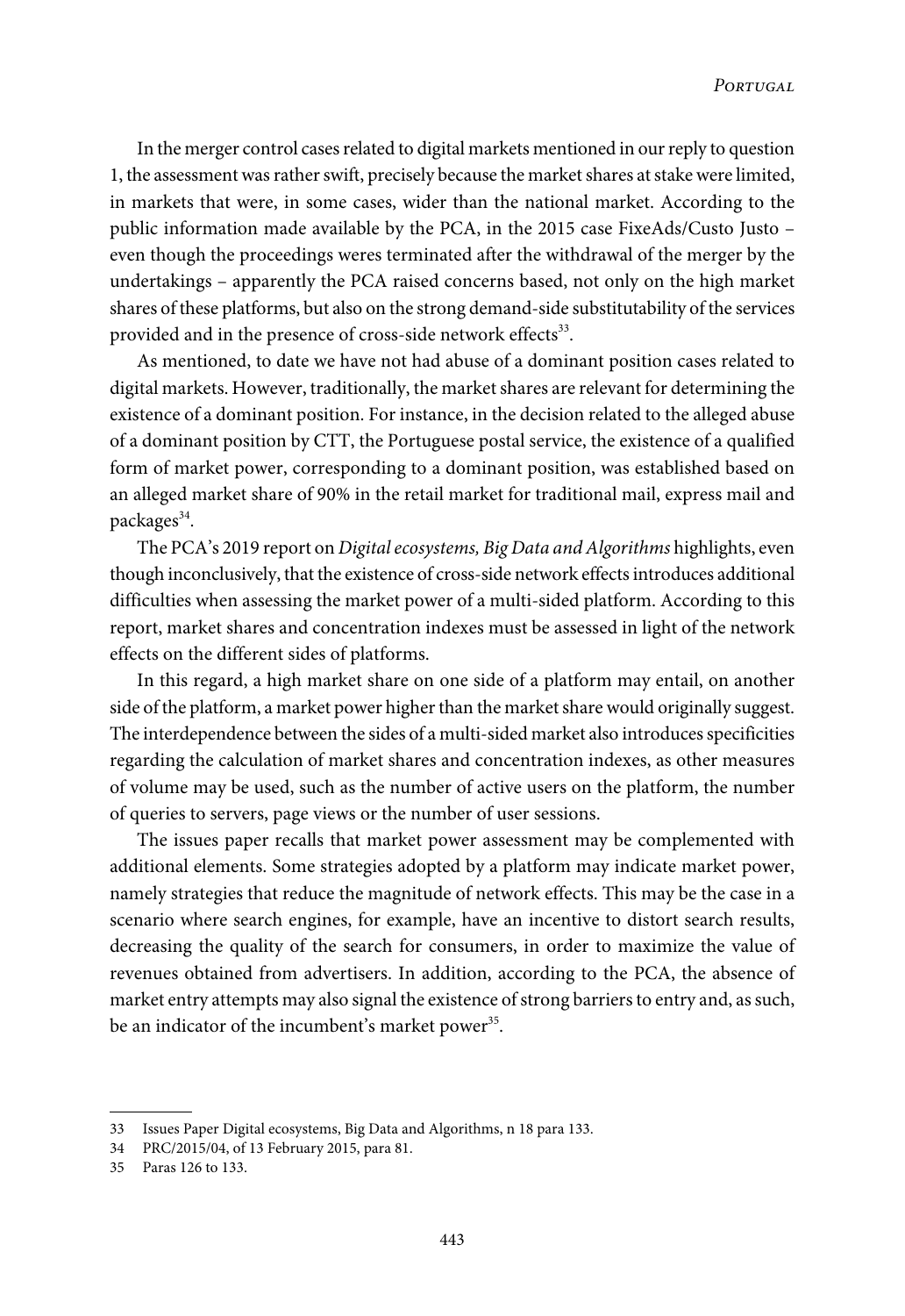## *Tânia Luísa Faria*

In view of the above, we can reasonably conclude that market shares are still relevant to ascertain market power in digital markets, even though network effects may quickly amplify or reduce market power, and the basis for the market power calculation cannot be, in many cases, value, but other digitally adapted criteria.

# **6. Can you notice a difference in ex post assessments (abuse of dominance cases) and ex ante assessments(concentration merger control cases), both in relation to defining markets and conceptualizing market power?**

So far we have no knowledge of abuse of dominance cases specifically related to relevant markets. As concerns merger control, as demonstrated above, we cannot determine a notable change of paradigm to date.

We understand that the doubts expressed in the issues paper on digital markets applied both to ex ante and ex post competition assessment.

## **C Anticompetitive behaviour in the digital economy**

# **7. Which practicesin digital markets or involving digital businesses have been analyzed in the decision-making practices or case law of your jurisdiction?**

The most relevant cases involving digital markets were described in the reply to question 1, above. The PCA has not dealt yet with abuses of dominant position related to digital markets and the mergers analysedwere, in general, non-problematic orin viewof potential issues, the notification was withdrawn.

The Sara Lee case addressed vertical RPM conduct, which as mentioned, has the particularity of being related to the online channel, but that was implemented based on "traditional tools".

The issue of vertical RPM is addressed in the Digital ecosystems, Big Data and Algorithms issues paper, in the sense that monitoring and pricing algorithms may also be used to implement vertical agreements and may be used to detect deviations from an explicit vertical agreement which pre-determines fixed or minimum resale prices. Additionally, if suppliers put pressure on retailers to follow "recommended" prices, monitoring algorithms may be used by suppliers to detect whether retailers depart from these prices. Also, the PCA notes that if pricing algorithms are used by competing retailers outside a RPM agreement, they may stretch the impact of RPM agreements on the market. In particular, if retailers outside the RPM agreement set their prices as a function of the price of the retailers covered by the agreement, they will emulate the price set by the suppliers $^{36}\!.$ 

<sup>36</sup> Paras 252 to 254.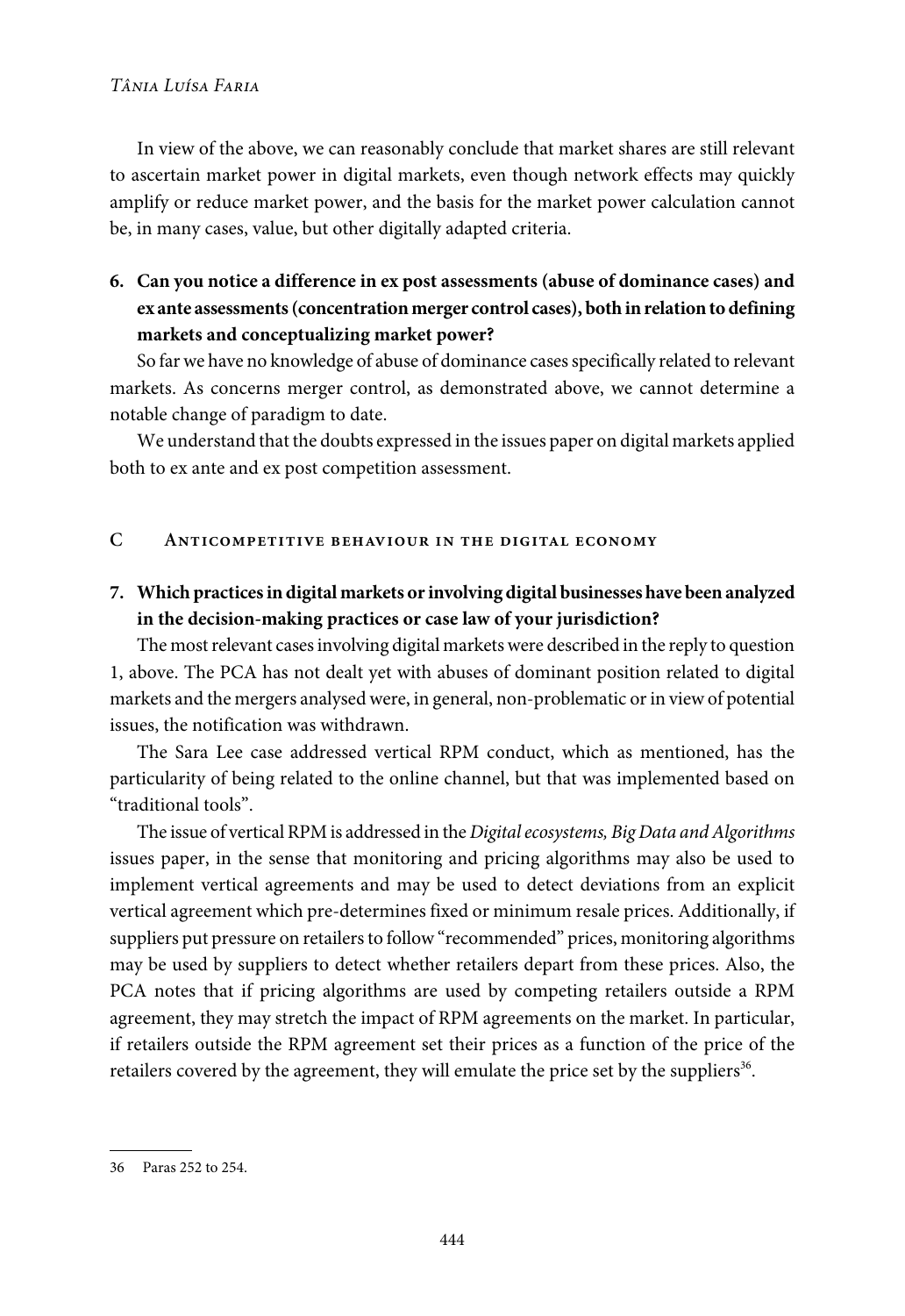The case sanctioned by the PCA corresponded, apparently, to the second hypothesis described in the issues paper, but apparently without the use of algorithms. In any case, the PCA's paper points to the increase in efficiency brought about by digital tools used to implement "classic" infringements, as the EC has also demonstrated in their latest investigations regarding vertical limitations in ecommerce $^{\scriptscriptstyle 37}$ .

# **8. What reasons have been offered by the businesses concerned to justify (prima facie) anticompetitive behaviour?**

The existing PCA cases, up until now, did not entail in-depth analysis by the PCA, nor an in-depth justification by the undertaking allegedly in breach.

In the Sara Lee case, the supplier has employed the "classical" justification for RPM practices, i.e., it stated that the prices were merely recommended prices and that the distributors, both traditional and online, applied lower prices.

The PCA's issues paper on Digital ecosystems, Big Data and Algorithms hints, however, to several possible theoretical justifications.

For instance, the new goods and services that have arisen in the context of big data may increase the efficiency of the market and consumer welfare. These data may be used to increase the quality of the goods and services they provide in the market, as well as to inform their strategic decisions. They also reduce transaction and search costs for both consumers and other firms, and suppliers may also provide goods and services that are better adjusted to consumers' needs, if the information gathered on consumers is subsequently incorporated into final products. Furthermore, these advantages can only be obtained by creating significant economies of scale and scope related to data gathering, storage, processing and analysis, as well as software development, which require considerable investments in both specific infrastructure, such as data centres, and human capital<sup>38</sup>.

Consequently, we understand the fine line between efficiency enhancing strategies in digital markets, which are typically vertically integrated and require strong investment in innovation and potential restrictive practices will continue to be tested in the future,

# **9. Have you witnessed the emergence of specific theories of harm tailored to digital markets?**

So far we cannot determine the emergence of specific theories of harm related to digital markets, as we understand that the main concern expressed by the PCA in its reports

<sup>37</sup> See e.g. the EC's cases AT. 40465 (Asus), AT. 40469 (Denon and Marantz), AT. 40181 (Philips), AT. 40182 (Pioneer).

<sup>38</sup> Issues Paper Digital ecosystems, Big Data and Algorithms, n 18, para 76.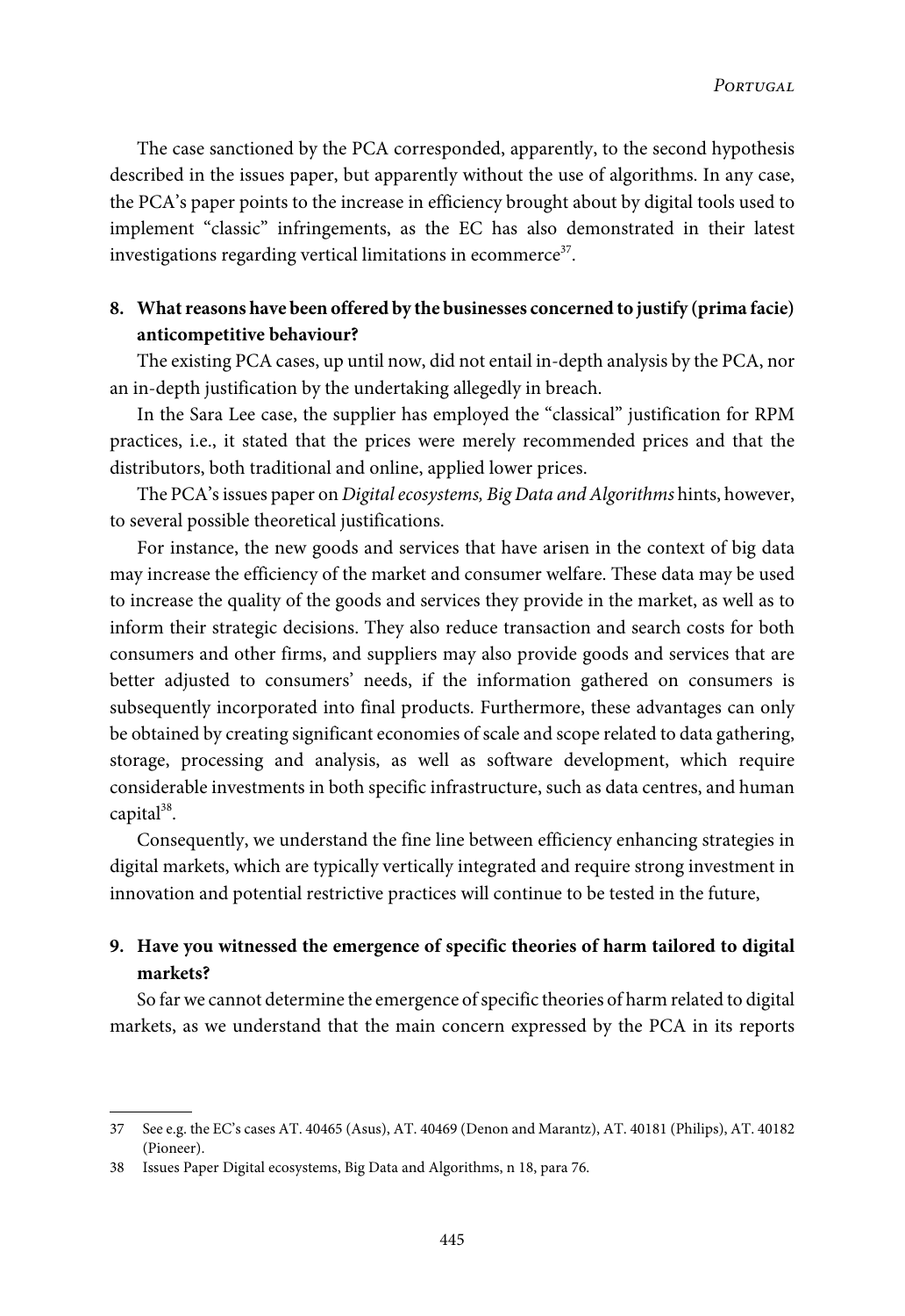pertains to the risk of foreclosure, a classic theory of harm, whose principles are the same irrespective of the particular means for its implementation.

From the PCA's board Members public interventions on this matter, the PCA seems to consider that it has the right framework to deal with the digital economy. It states, for example, that the existence of two-sided markets is something that has been recognized and discussed for a long time in the economic literature and by the national competition authorities. However, because its existence is more frequent in the "digital economy" era when compared to the more traditional markets, two-sided markets have become increasingly important.

In the presence of such markets, as mentioned for instance, in the case of mergers, it is possible that classic tool, as the SSNIP test, have to be provided with additional nuance, since it has been designed for one-sided markets, where only the price level is relevant, and there are no indirect network effects.

The Issues Paper on Digital ecosystems, Big Data and Algorithms also suggests nuances worth mentioning.

First of all the Issues Paper refers to recommendation no 10 of the Furman Report, which proposes a change in the UK's legal framework to allow for a test which takes into account the scale, as well as the likelihood of harm a merger may bring to competition. This report argues that theories of harm should be revisited to properly assess specific cases, such as the acquisition, by dominant platforms and/or ecosystems protected by strong network effects and data access, of target firms with low turnover, but with a large or fast-growing user base and with a high potential for future growth.

Without committing to a view on this matter, the PCA highlights that merger control faces challenges and uncertainty in highly concentrated markets, characterised by strong network effects and significant barriers to entry and mergers occurin the beginning of the life cycle of the target firm's products<sup>39</sup>.

In turn, the risk of collusion resulting from common algorithms has been framed according to the hub-and-spoke theories of harm. In this sense, resorting to the same algorithm or the same third-party provider of pricing algorithms will be viewed with suspicion by the PCA, when done by competing firms in the same relevant market. This will particularly be the case in markets more susceptible to coordinated behaviour, to the extent that the choice by competitors of using a common algorithm may be conscious and deliberate<sup>40</sup>.

Finally, as regards access to data, and potential abuse of a dominant position, the Issues Paper refers to the debate regarding the suitability of the essential facility doctrine in the

<sup>39</sup> Ibid., paras 174 to 176.

<sup>40</sup> Ibid., paras 268 and 269.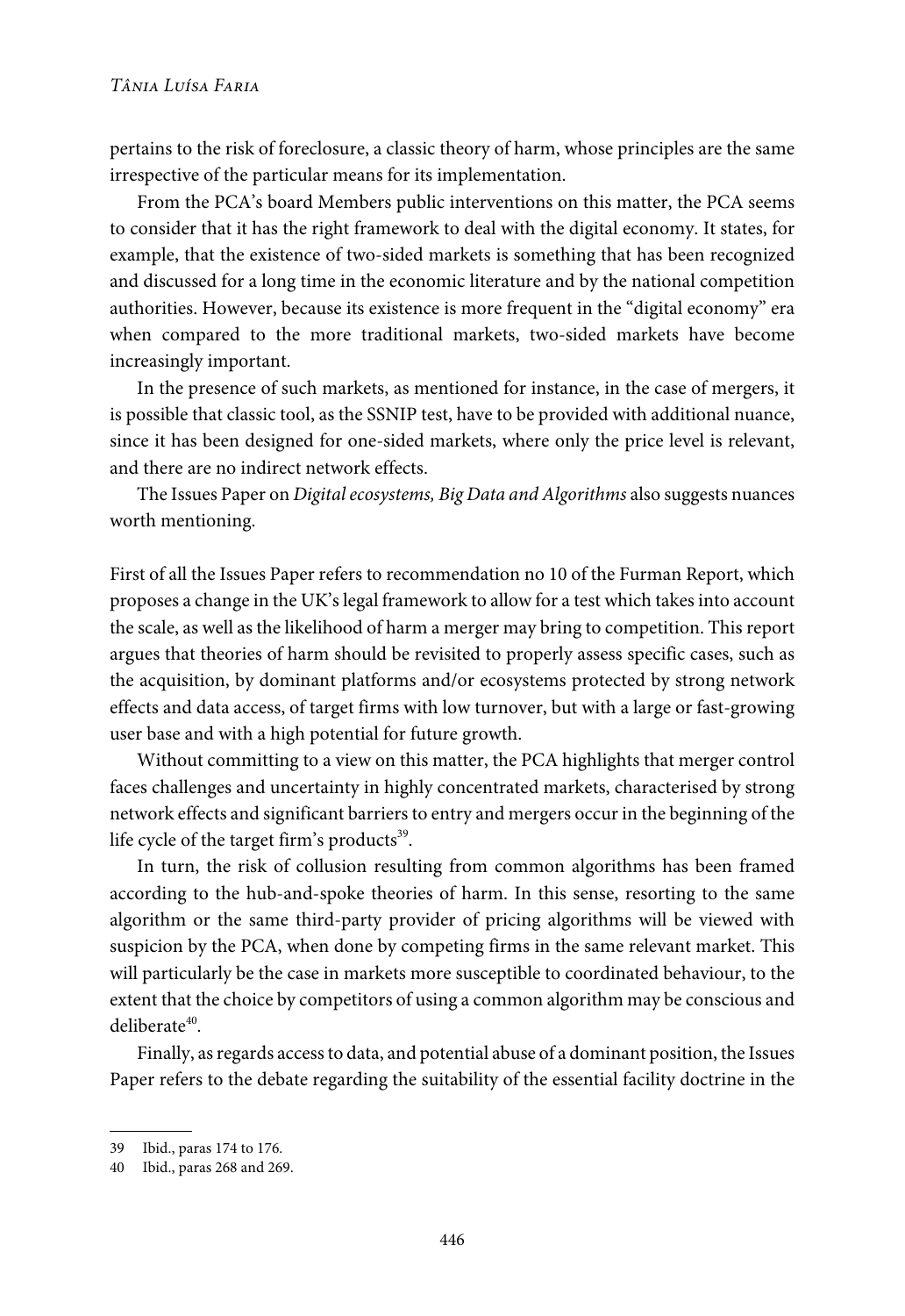case of access to data. The PCA admits the need to revisit the principles underlying the balance of interests in the essential facility doctrine and put forward some adaptions for the case of access to data.

It is important to demonstrate the indispensability of data to effectively compete in the market, as well asto undertake a case-by-case assessment of the specific circumstances taking into account, on the one hand, the relevance of preserving the dominant firm's incentives to invest and, on the other hand, the relevance of those strongly entrenched market positions, protected by high barriers to entry. In this analysis, the exclusionary effect associated with a refusal to grant access is particularly high when (i) the degree of concentration in the market is high and translatesinto a high degree of data concentration; and (ii) when data access grants an important competitive advantage in servicing neighbouring markets. The exclusionary effect, in these cases, may argue in favour of mandatory access to data, especially when this access is not granted by other regulatory  $mechanisms<sup>41</sup>$ 

In short, the classic theories of harm are essentially the same, adapted to digital ecosystems. The PCAhighlights, however, that the impact of digitalization on competition enforcers should be focused on detection tools, as dawn raids are increasingly focused on computers, e-mails, mobile phones and the cloud rather than paper and physical files $^{42}\!$ .

# **10. What kind of remedies have been employed in cases relating to digital markets. Do you see any differences to remedies in other markets?**

Enforcers had no opportunity to apply actual remedies to digital markets cases, even though the PCA has made several recommendations in its sectoral digital reports.

In fact, the PCA has been focusing, so far, on its advocacy role, since antitrust investigations often take several years and the question may arise as to whether enforcers can move quickly enough to make a difference in very dynamic markets.

As mentioned, at the end of 2016, the PCA published a report identifying the main constraints to competition in public passenger transport services by car hire, including a set of recommendations aimed at promoting competition in the sector.

Within this context, the PCA defended a regulatory review that seeks not favouring a given type of service provider over the others, but rather one that promotes a level playing field capable of yielding the benefits of competitive interaction, highlighting the need to undertake a regulatory review that would not entail replicating the existing regulation for new entrants but rather to make the set of rules currently applicable to taxi services in

<sup>41</sup> Ibid., paras 143 and 144.

<sup>42</sup> Margarida Matos Rosa, 'Competition Law and the Digital economy', Closing Speech of 05 April 2019, available at [http://www.concorrencia.pt/vPT/Noticias\\_Eventos/Intervencoes\\_publicas/Documents/Themis](www.concorrencia.pt/vPT/Noticias_Eventos/Intervencoes_publicas/Documents/Themis%20Margarida%20Matos%20Rosa.pdf) [%20Margarida%20Matos%20Rosa.pdf.](www.concorrencia.pt/vPT/Noticias_Eventos/Intervencoes_publicas/Documents/Themis%20Margarida%20Matos%20Rosa.pdf)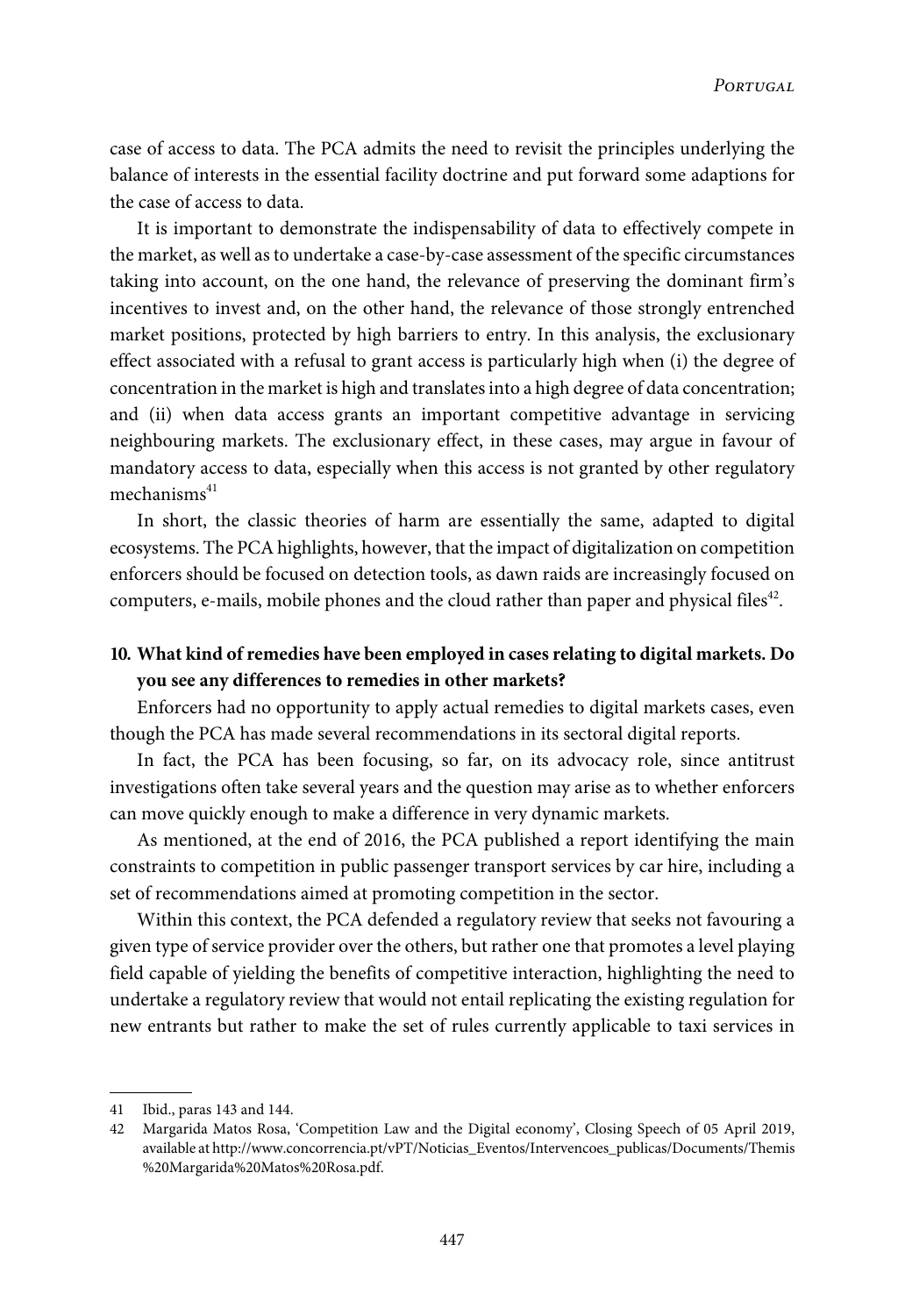Portugal more flexible. As mentioned, these recommendations had a direct impact upon legislation, which permitted ride-hailing services, but they remain to be implemented for taxis, which could benefit from more flexible rules.

The PCA has also been actively advocating the benefits of FinTech and InsTech for competition in financial services, stating that competition authorities and other regulators must ensure that financial markets remain contestable, such that these benefits from innovation have room to materialize.

In relation to payment services, the PCA identified a market foreclosure risk by incumbents with respect to the fundamental inputs that new entrants need: payment account data and banking infrastructure and recommended, among other measures, that (i) access to information by third-party providers should not be subject to charges, and (ii) any dependence that new payment service providers may have vis-à-vis banks in accessing technical infrastructures should be eliminated.

In view of the above, even though the PCA has not, to date, employed remedies in digital markets competition cases, it has undertaken a relevant advocacy role that seems to have, to a certain extent, had some favourable impact in ex ante regulation.

## **D Regulatory overlap and enforcement challenges**

**11. Has there been any overlap in practice between ex ante regulation aimed at controlling market behaviour – such as, but not limited to, consumer protection legislation, the proposed platform Regulation, the GDPR, the geo-blocking Regulation,the ePrivacyDirective and/or proposed ePrivacyRegulation, or similar national instruments of legislation in relation to most favoured nation clauses– and the enforcement practice of competition authorities?**

The advocacy role that the PCA seems to have chosen, up until now, has successfully avoided overlaps. As mentioned, the PCA considers it important to ensure the existence of adequate, ex-ante legislation and regulatory intervention.

For instance, in the FinTech 2018 report, the PCA expresses its availability to contribute to the process, in cooperation with the legislator and sectoral regulator, in order to account for competition policy issues, particularly the prevention of market foreclosure risks $^{\rm 43}.$ 

In fact, the abovementioned Decree-Law 91/2018, transposing PSD2 into Portuguese Law, expressly states in Article 68(4) that the Portuguese Central Bank is responsible for the enforcement of the access obligationsimposed in thislegal framework, but emphasised that this was to be undertaken "without prejudice to the competences of the Portuguese Competition Authority".

<sup>43</sup> See Press release 15/2018, of 03 December 2018, p. 23.